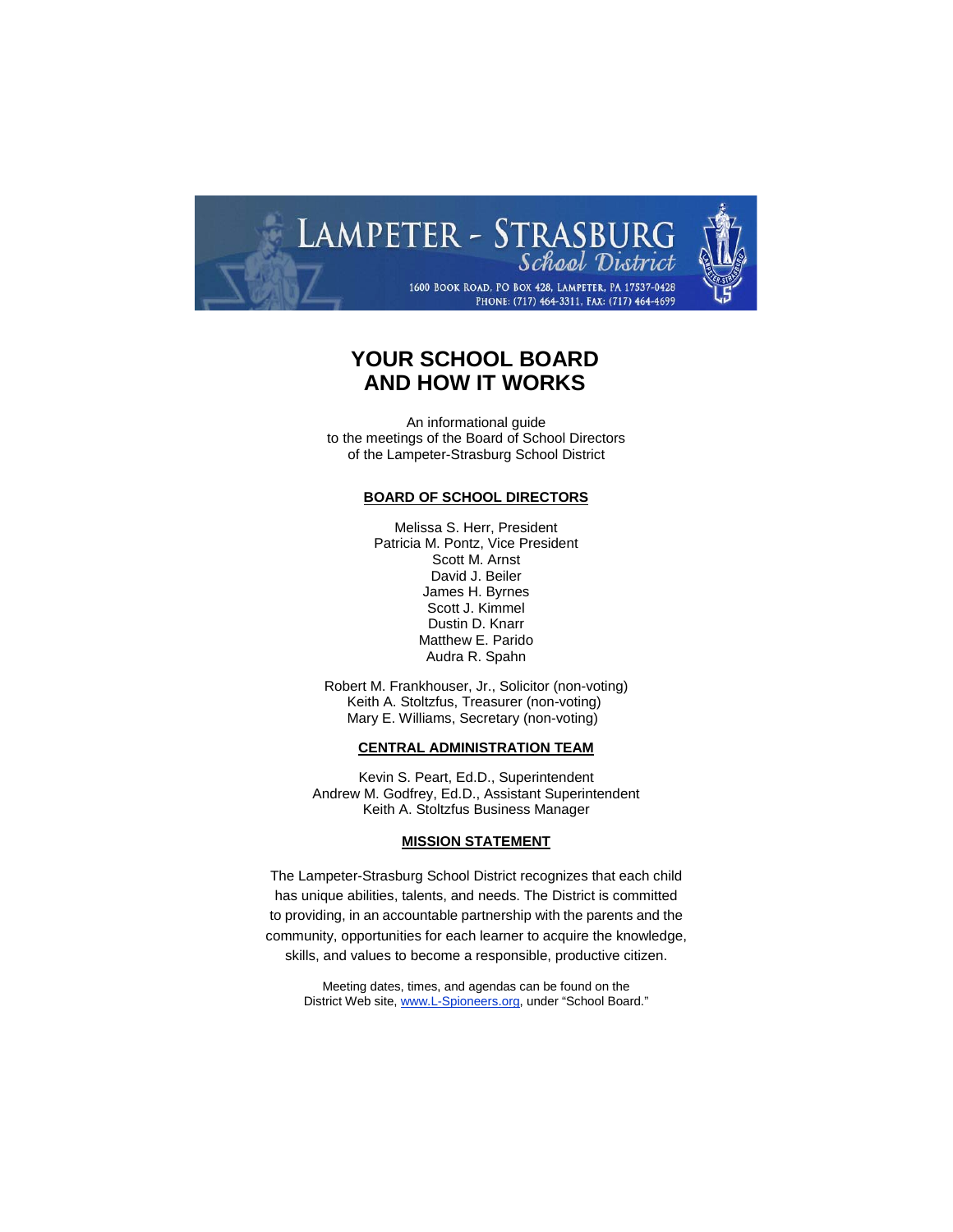

Every resident of the Lampeter-Strasburg School District has<br>the right to participate in the democratic process of the School District. The Board of School Directors cordially invites you to attend Board meetings and to take an active role in the educational affairs of this community.

The decisions made by the Board affect every student, tax rates, the well being of the local communities, and the county as a whole.

There are many ways for you to participate in the process:<br>
• Stay informed and interested in your schools<br>
• Appear before the Board to express your views<br>
• Correspond with the Board members<br>
• Elect the most qualified B

- 
- 
- 
- 
- Participate in local parent-teacher organizations and on educational committees of variousorganizations • Communicate with Building Principals and the District
- Superintendent about matters that concern yourfamily

### **The School Board**

The Lampeter-Strasburg School District is governed by a nine- member Board elected from each of the three municipalities comprising the Lampeter-Strasburg School District. These<br>municipalities are Strasburg Borough, Strasburg Township, and West Lampeter Township.

Lampeter-Strasburg School Board members serve a four-year term of office.

# **Role of the Board**

The School Board is a policy-making body with its primary task<br>being the formulation and evaluation of all policies necessary for the operation of the School District set within the framework of the Pennsylvania School Code. The School District is man-<br>aged by an Administrative Team, which <u>im</u>plements and works within the limits of School Board policy. The Administrative Team is guided by the Superintehdent, who is elected by the<br>School Board. Specific duties of the Board include:<br>
• Hiring of Superintendent<br>
• Policy Adoption<br>
• Curiculum Adoption<br>
• Textbook Adoption<br>
• Maintenance, Purc

- 
- 
- 
- 
- 
- 
- 
- 
- **Exatifying Contracts<br>
Appointing/Dismissing Personnel<br>
Creating or Increasing Indebtedness<br>
Adopting School Calendar<br>
Others as Dictated by PA School Code**
- 
- 
-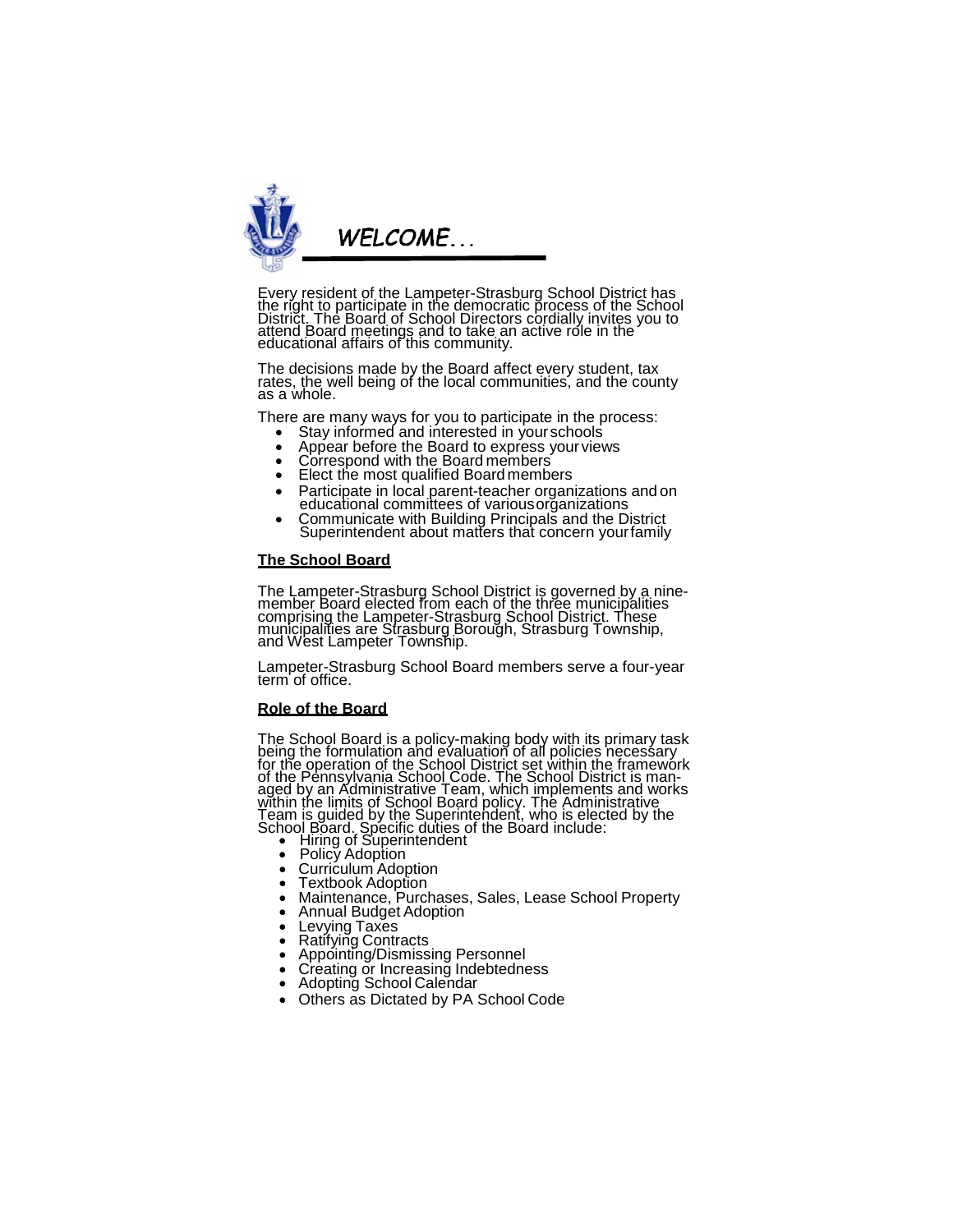

# Superintendent

The Superintendent is appointed by the Board and serves as its<br>chief executive officer in administering Board policies in the<br>operation of the District. The Superintendent also acts as advisor<br>in keeping the Board informed

# **Central Administration Team**

The members of the Central Administration Team regularly<br>attend the Board meetings and advise the Superintendent and<br>the Board on various matters related to their areas of supervision.

# **Solicitor**

The School Board Solicitor is an attorney retained by the School<br>Board as a legal counselor and advisor to the School Board.

# **Board Meetings**

The Board of School Directors meets regularly on the first<br>Monday of each month, unless otherwise advertised, in the<br>School District Board Meeting Room, at 7:30 p.m. State law<br>requires that the annual organization meeting

The President of the Board of School Directors, who is elected<br>annually by his/her fellow directors, presides at all regular and<br>special meetings. In the President's absence, the Vice President presides.

# **Public Participation**

It is the policy of the Board to afford an opportunity to citizens of<br>Lampeter-Strasburg School District to share their viewpoints and<br>ideas with the Board subject to reasonable controls over the Figure of the particular time when members of<br>the public will be heard. The guidelines are as follows:<br>• Participants are asked to sign in on the Visitor's Roster

- 
- Patitipality are assetted to style in the visitor's Roster<br>Speakers must be recognized by the presiding officer and<br>state name, address, group affiliation, and topic.<br>Statements must be directed to the presiding officer, w
-